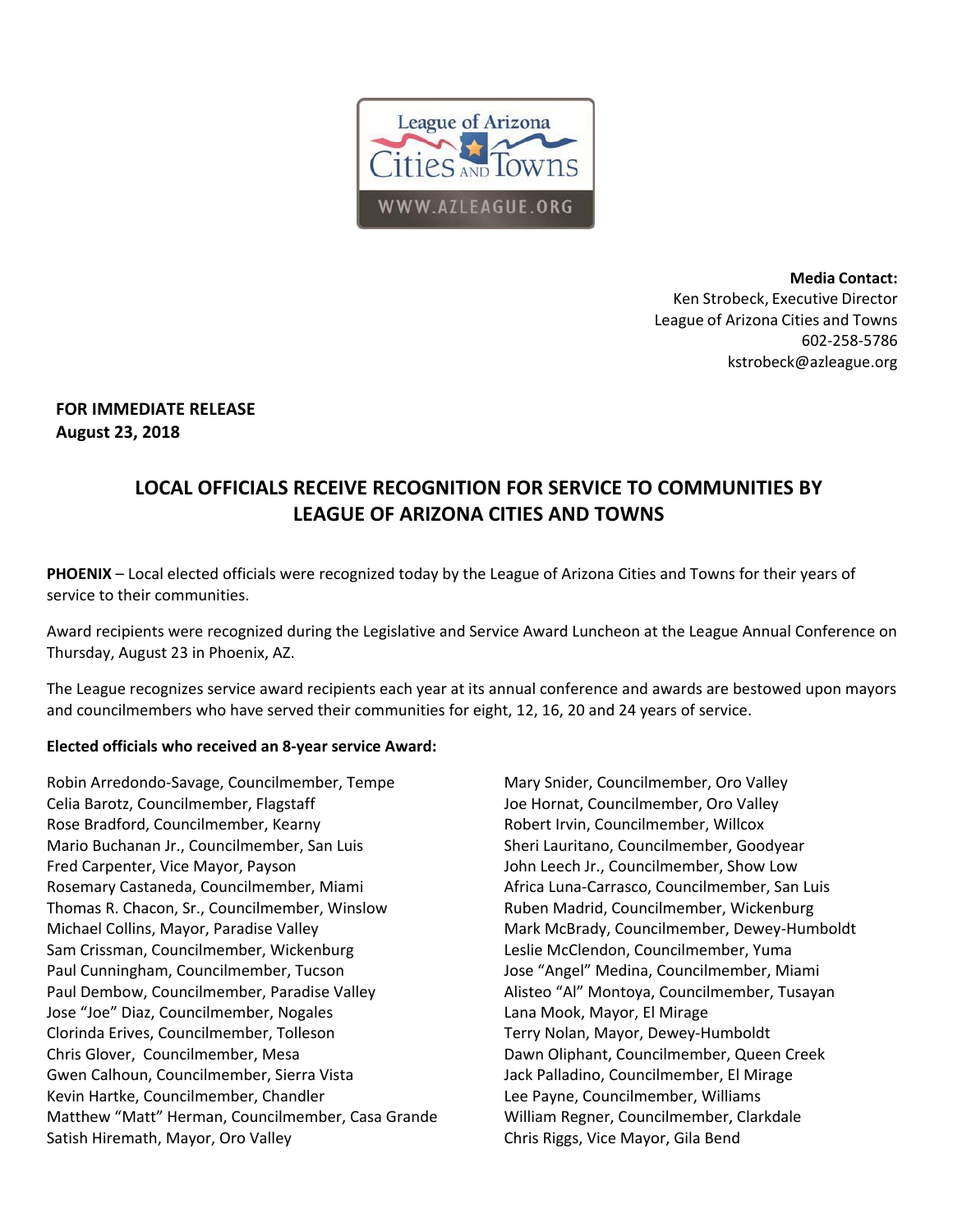Robert Rojas, Councilmember, Nogales

Gene Seale, Councilmember, Safford Lynn Selby, Councilmember, El Mirage

#### **Elected officials who received a 12‐year service Award:**

Gilbert Aguilar, Councilmember, Superior Chris Band, Councilmember, Wickenburg Tim Blake, Councilmember, Litchfield Park Susan Connell, Councilmember, Payson Rudy Flores, Councilmember, Kearny Jay Kinsella, Vice Mayor, Jerome Henry Leger, Councilmember, Fountain Hills James Nelson, Jr., Councilmember, Eagar Mark Nexsen, Mayor, Lake Havasu City Scott Overton, Councilmember, Flagstaff Thomas L. Schoaf, Mayor, Litchfield Park Ralph Varela, Councilmember, Casa Grande Nolberto Waddell, Vice Mayor, Winkelman Kenn Weise, Mayor, Avondale

#### **Elected officials who received a 16‐year service Award:**

Gail Barney, Mayor, Queen Creek Joel G. Belloc, Mayor, Eloy Roy Delgado, Councilmember, El Mirage Frederick W. "Rick" Mueller, Mayor, Sierra Vista Mary Nedrow, Mayor, Springerville Richard Ortega, Vice Mayor, Safford Jon M. Thompson, Mayor, Coolidge

#### **Elected officials who received a 20‐year service Award:**

Robert Blanchard, Councilmember, Sierra Vista Louis C. Bracamonte, Mayor, Winkelman Bernie Hiemenz, Councilmember, Williams Dewey "Dick" Powell, III, Councilmember, Casa Grande Daniel L. Radcliffe, Vice Mayor, Kearny

#### **Elected officials who received a 24‐year service Award:**

Don Dent, Vice Mayor, Williams Curtis Hardy, Councilmember, Winslow Anita Hinojos, Councilmember, Winkelman Gene Kelley, Councilmember, Show Low Karen Pfeifer, Councilmember, Cottonwood Jay Tibshraeny, Mayor, Chandler Chuck Turner, Councilmember, Gila Bend

#### **About the League:**

The League of Arizona Cities and Towns is a voluntary association of all the 91 incorporated cities and towns in the State of

Susan Silva, Councilmember, Springerville Lou Waters, Vice Mayor, Oro Valley Julia Wheatley, Councilmember, Queen Creek Sharon Wolcott, Mayor, Surprise